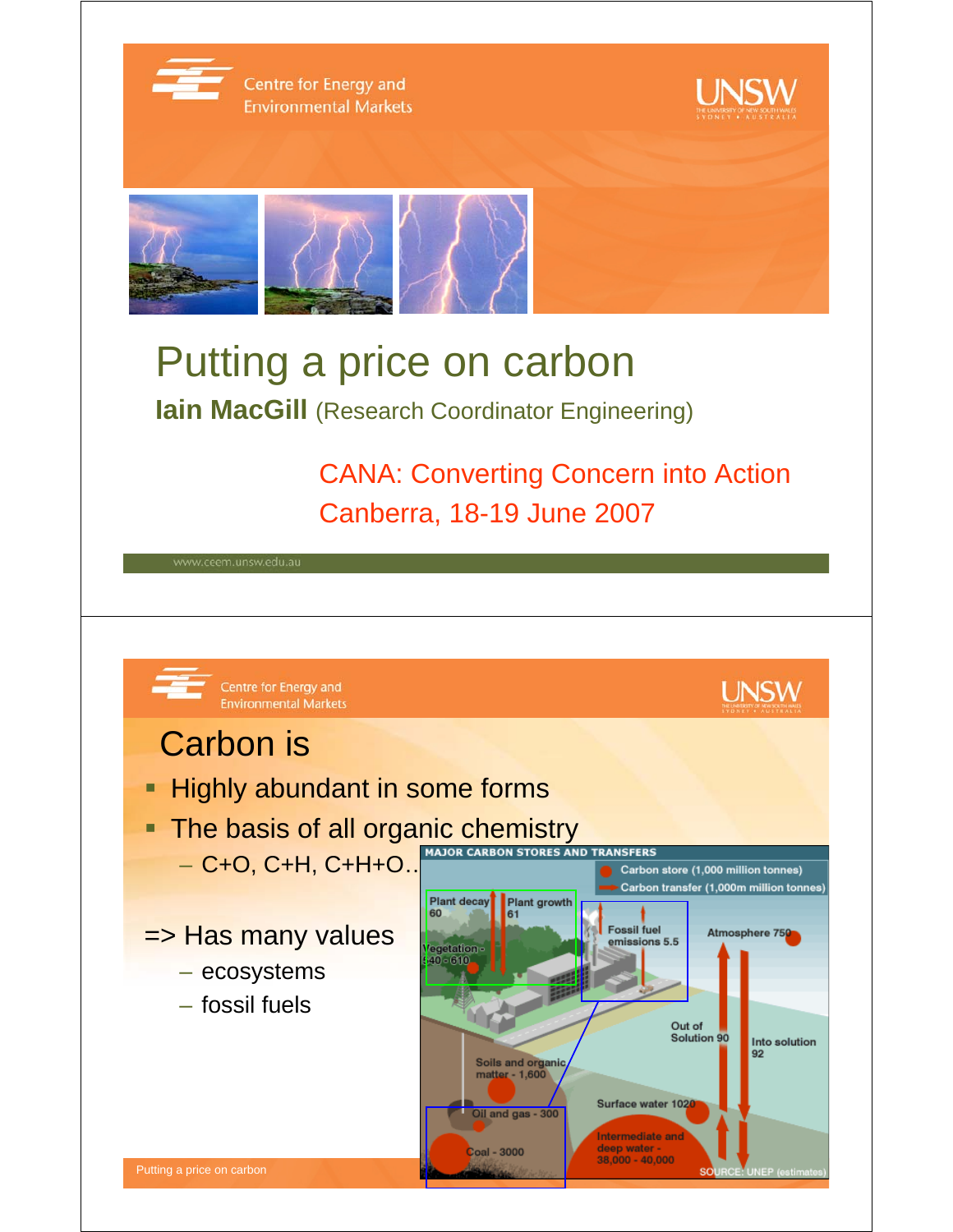

## Centre for Energy and **Environmental Markets**

## Price is..

- "quantity of payment or compensation for something"
- According to price theory
	- An approach for optimal resource allocation reflecting interaction between demand (marginal benefit) and supply (marginal cost).
	- Cost is value of money used up to acquire/produce something
		- Private/internal costs are those buyer of good or service pays seller
		- **External/externality costs are those people other than buyer forced to** pay – individual or society at large, *often not monetary*
- Key Government role in addressing externalities
	- both benefits + costs
- Government's act by regulating, taxing + spending
	- Define allowable behaviour, change private costs + benefits….

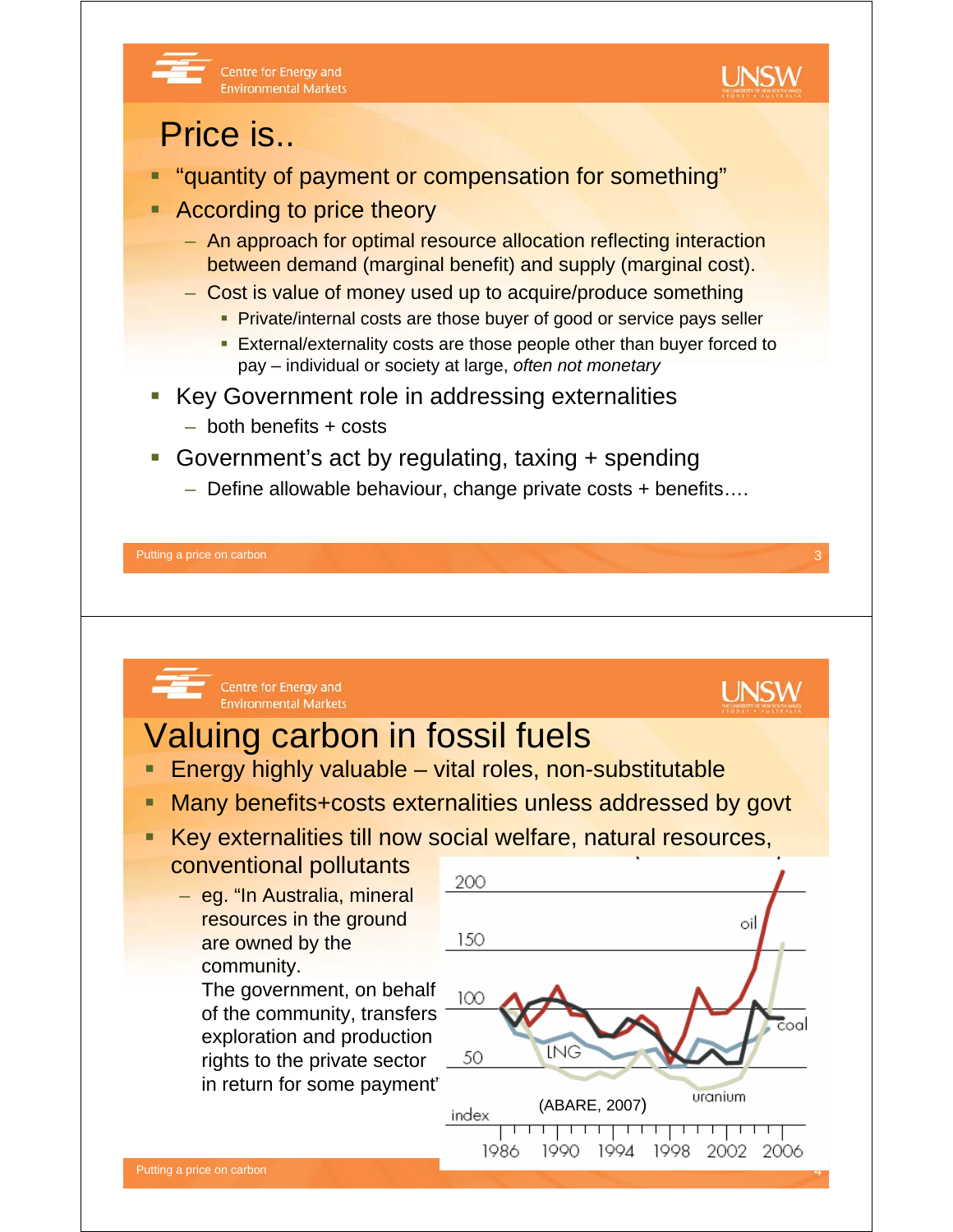

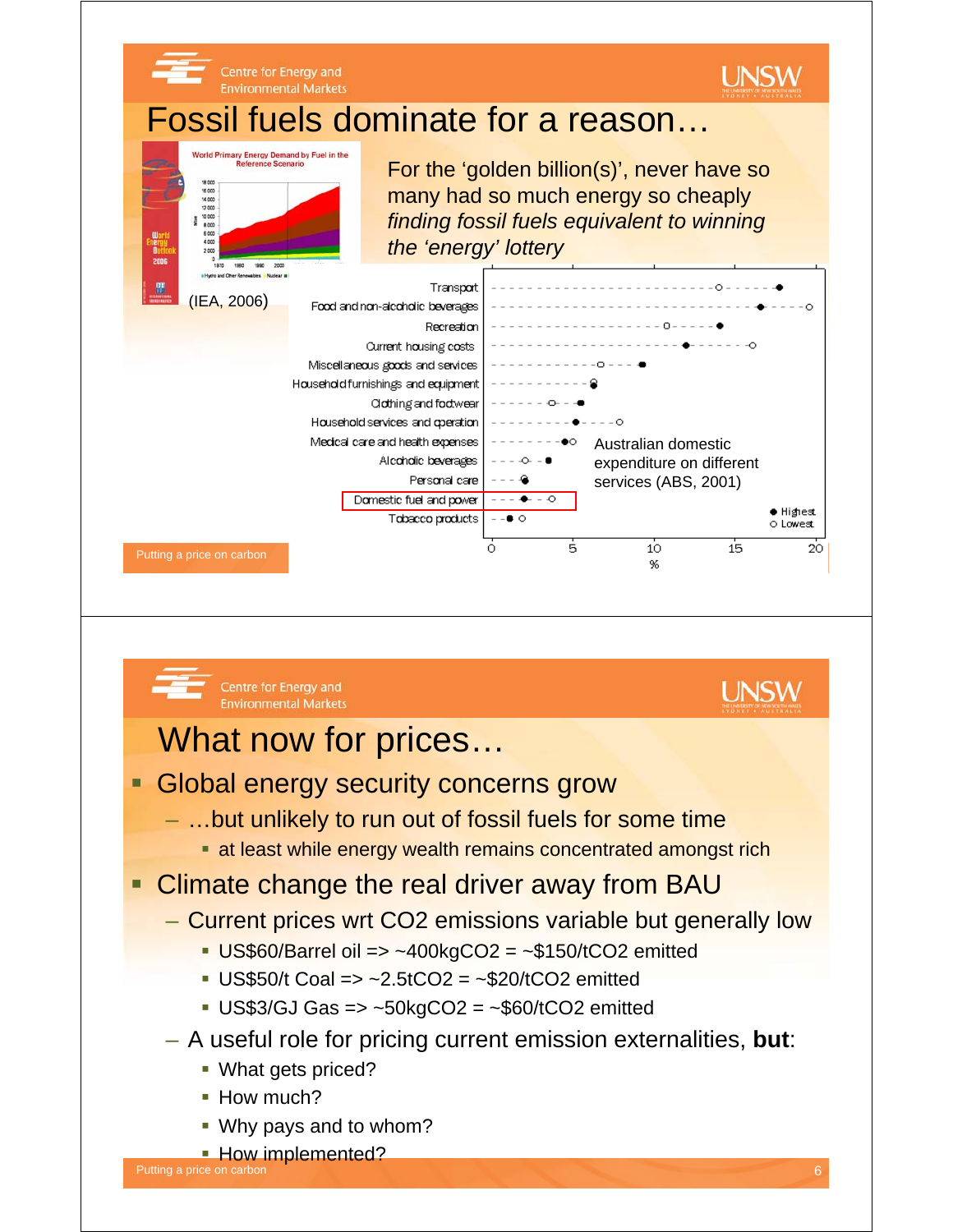

Should only trade fungible goods + services

*"Greenhouse tonnes ain't greenhouse tonnes"* Some types of offset projects are questionable



Centre for Energy and

**Environmental Markets** 

Physical, measurable emissions from fossilfuel consumption

*CO2 has been safely sequestered for millions of years*



Estimated net CO2 fluxes from select ecosystems

*CO2 is not safely sequestered from year to year*

NSW<sub>e</sub> nergy retailers reduce greenhouse gas emiss  $9/2/05$ NSW energy retailers have reduced

greenhouse gas pollution by more<br>than eight million tonnes since 2003, the economic regulator said<br>on Tuesday.

**UNSW** 

Hypothetical estimates of emission reductions from counter-factual BAU baselines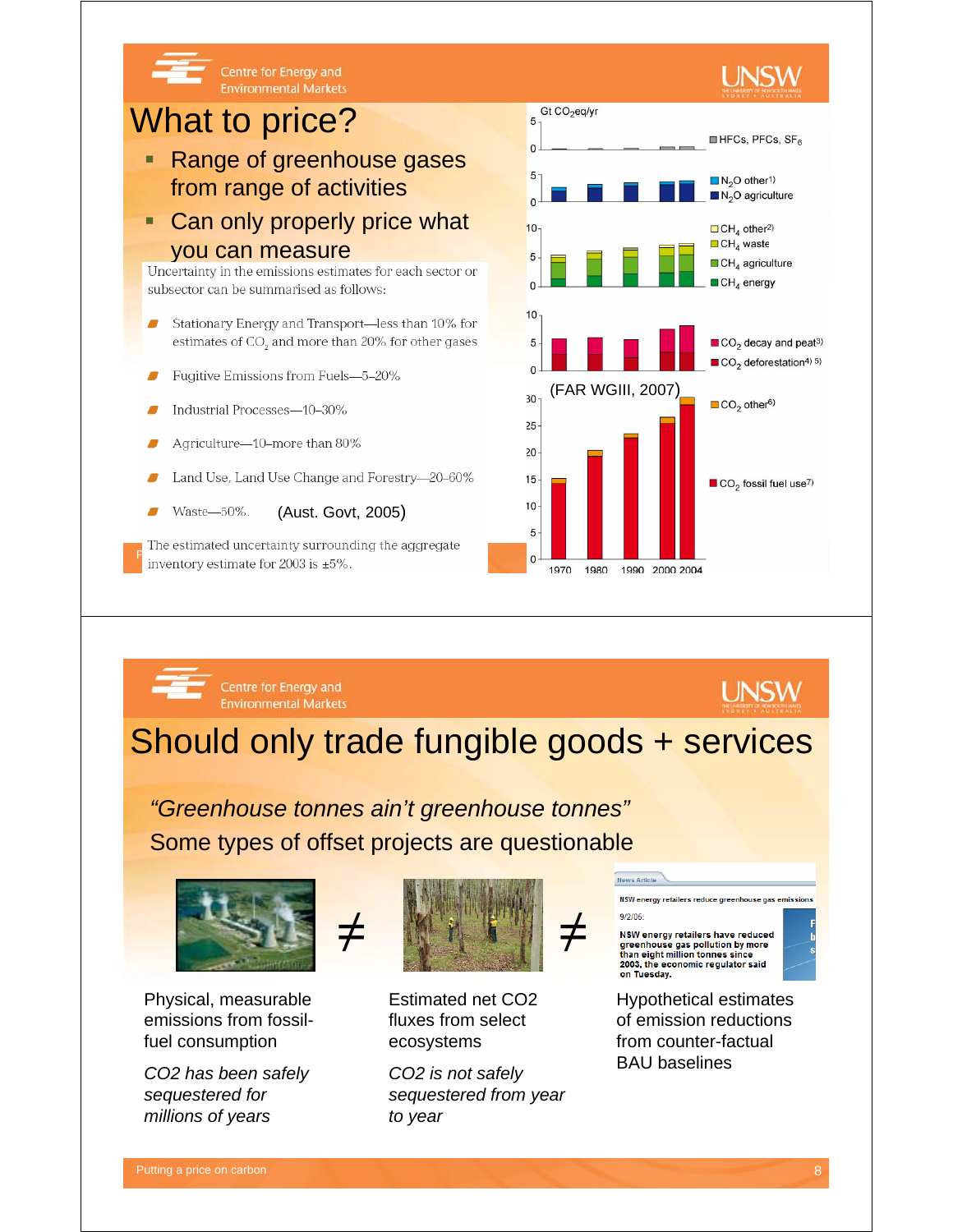

 $\frac{111}{2540}$   $\frac{140}{440}$   $\frac{485}{485}$   $\frac{535}{500}$   $\frac{532}{2832}$   $\frac{2010}{2010}$   $\frac{2010}{2030}$   $\frac{2010}{2010}$   $\frac{5}{21}$   $\frac{211}{21}$ 

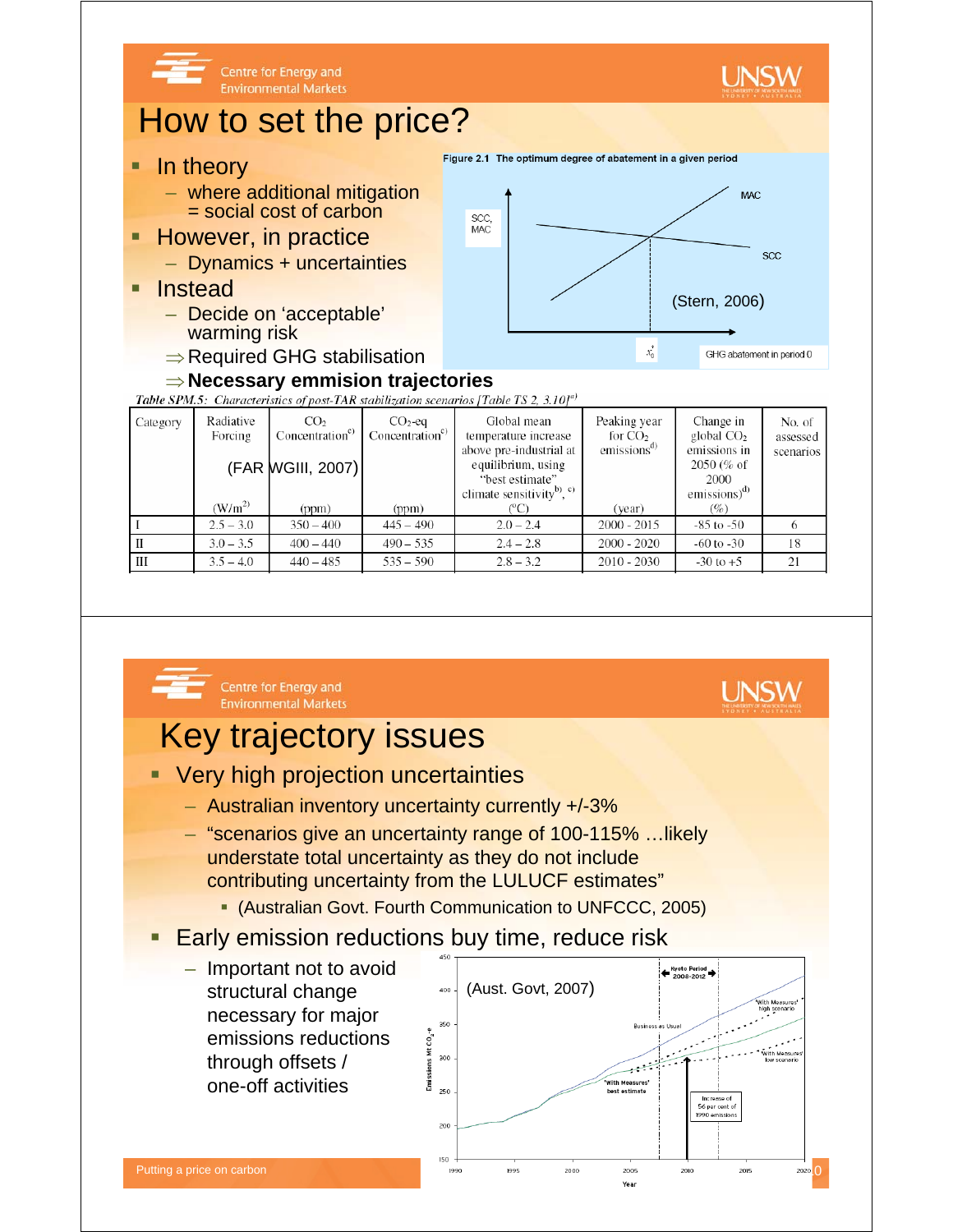

 $C<sub>8</sub>107$ 

68.2

 $72.0$ 

 $69.9$ 

77.3

Cal 08

63.9

65.6

 $69.5$ 

79.2

Cal 09

59.1

60.5

 $63.5$ 

 $620$ 

Cal 10

49.5

 $50.0$ 

 $50.6$ 

 $47n$ 

Cal 11

45.0

46.1

 $46.2$ 

43.1

45.0  $40.0$  $35.0$ 

SA

**VIC** 

**NSW** 

**QLD** 

 $\Omega$ 

10

 $20$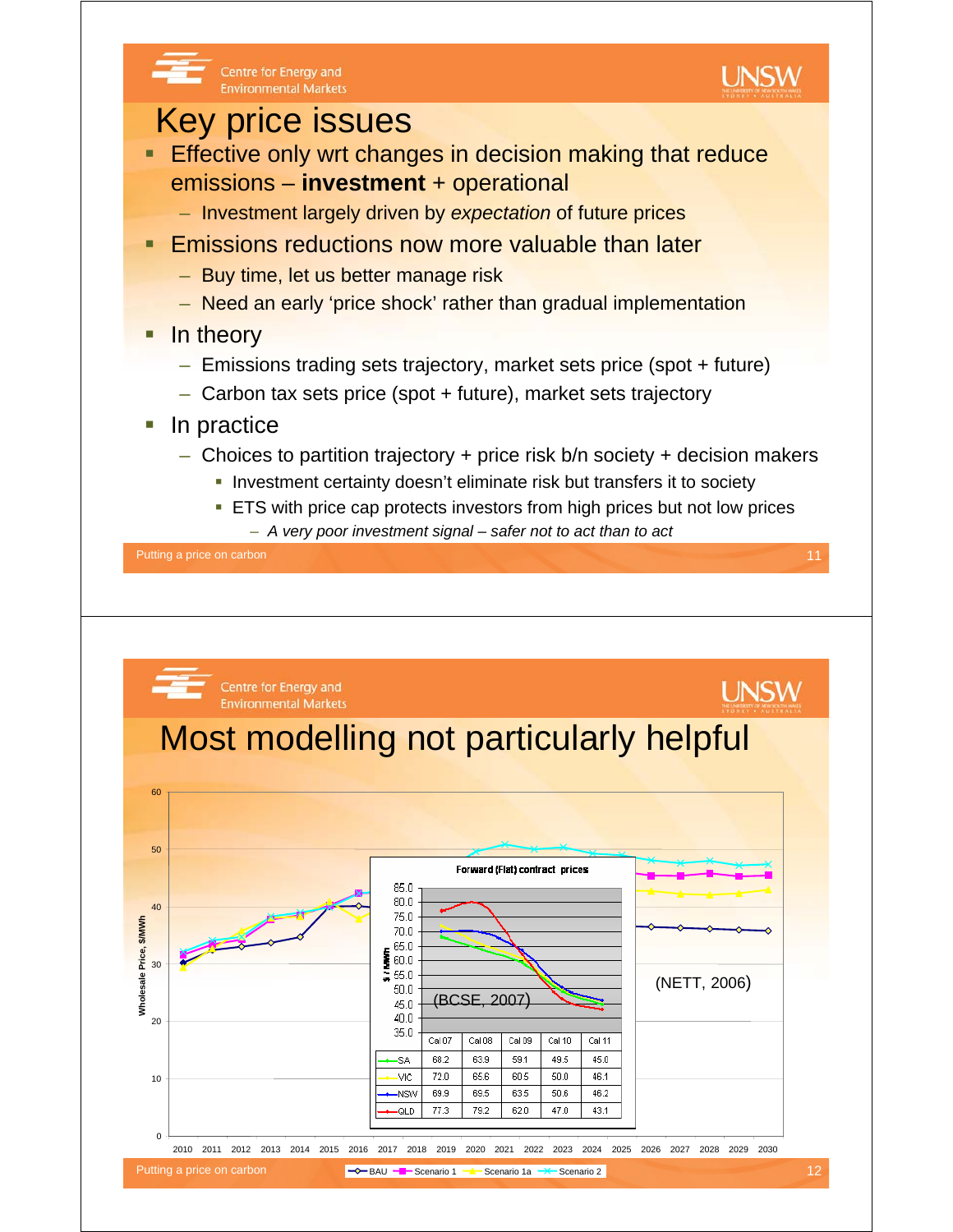

- **fiellows from env. failures, high transaction costs**
- Highly adverse equity outcomes
	- **Including windfall profits to large polluters**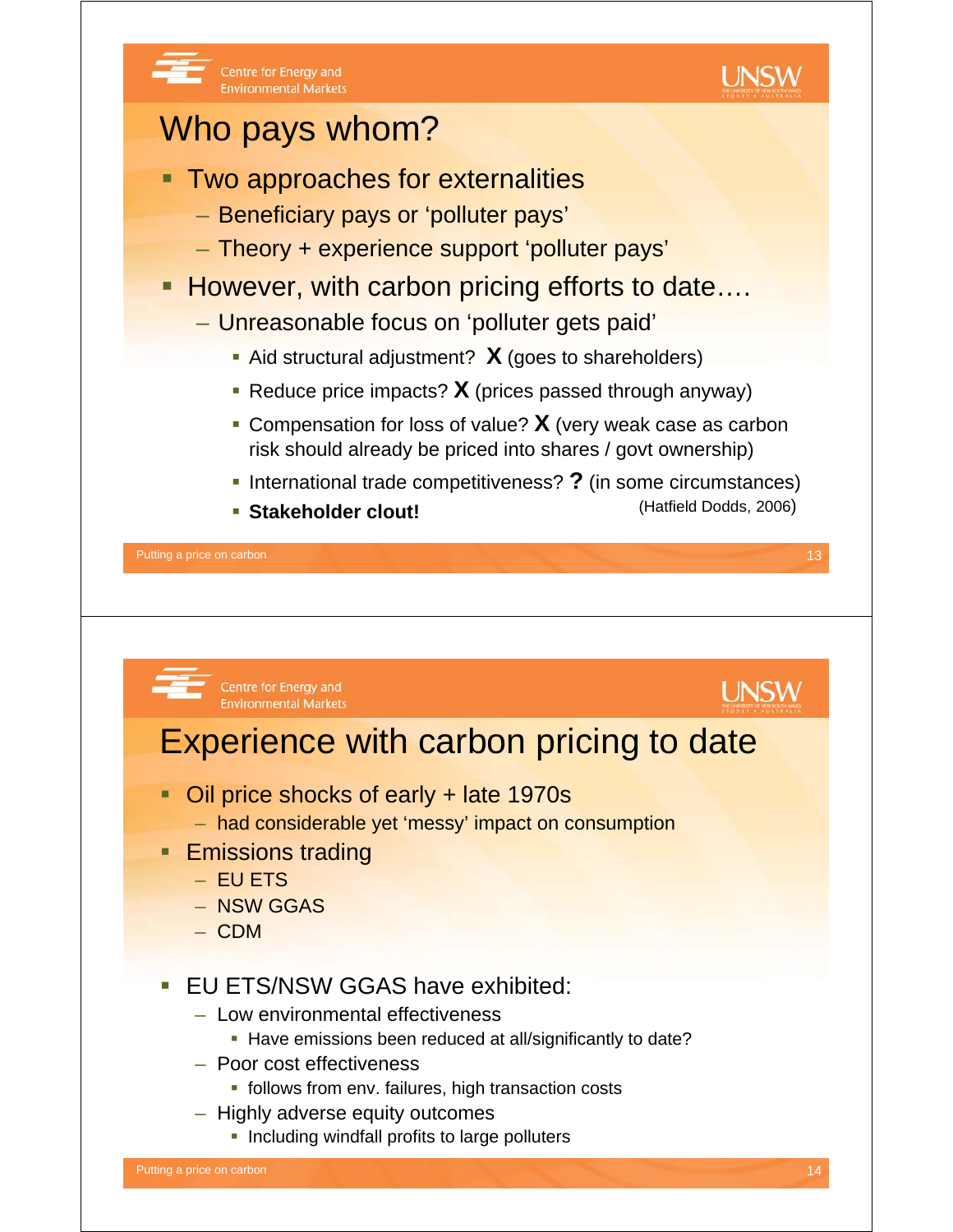

## Failures of governance

Centre for Energy and

**Environmental Markets** 

- Governance: Policies + procedures that define who gets power, how decisions taken, how accountability rendered
- **Principles of Good Governance (UNDP)** 
	- Legitimacy and Voice for all stakeholders
		- *PM Joint Govt-Business Task Group on Emissions Trading?*
	- Direction and strategic vision
		- *Terms of reference for PM Task Group: "Australia enjoys major competitive advantages through the possession of large reserves of fossil fuels and uranium. …. these advantages must be preserved."*
	- Performance meet needs effectively + efficiently
	- Accountability for decision makers, transparency
		- *Setting trajectories, determining compensation on the basis of "modelling"?*
	- Fairness
		- *Focus on compensation for large polluters?*

Putting a price on carbon 15